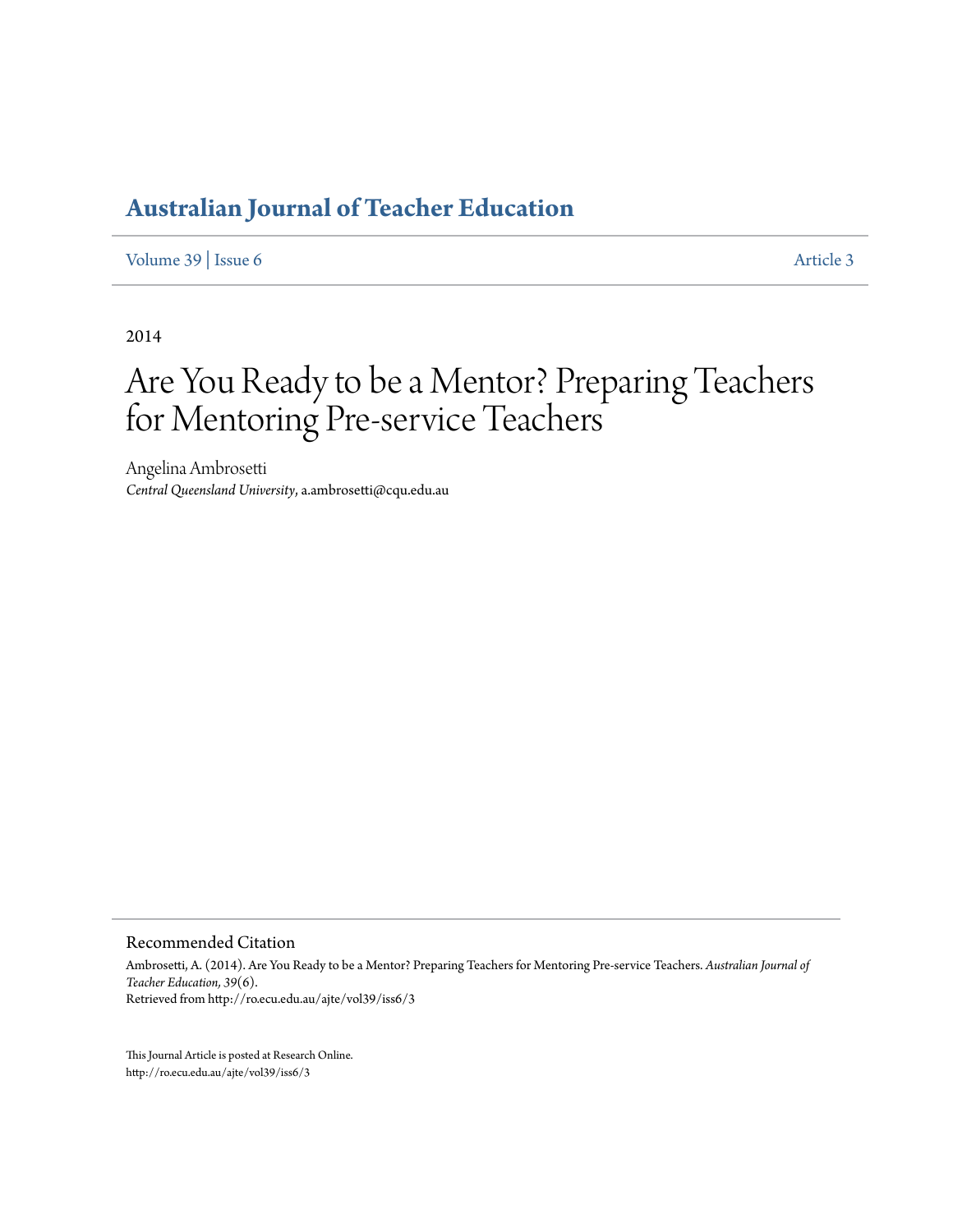## **Are You Ready to be a Mentor? Preparing Teachers for Mentoring Preservice Teachers**

## Angelina Ambrosetti Central Queensland University

*Abstract: The use of mentoring has nowadays become a predominant practice for the professional placement component of pre-service teacher education programs. Research however has identified that being an effective teacher does not make you an effective mentor. The present research investigated the role of professional development in the preparation of mentor teachers for their mentoring roles. Specifically, this paper presents the findings of a pilot mentoring preparation course that engaged mentor teachers in developing their knowledge about the nature and process of mentoring and the roles of mentors and mentees. Data about changed understandings of mentoring and changed mentoring practices of the mentor teachers who participated were gathered. The findings presented here are intended to inform the development of future professional development courses for mentor teachers who intend to mentor pre-service teachers.*

#### **Introduction**

In many Australian pre-service teacher education programs, mentoring has become the predominant practice utilised during professional placements. Classroom-based teachers are relied upon to mentor pre-service teachers in practical aspects of learning to teach. Within the context of a mentoring scenario, the pre-service teacher's needs are catered for and learning opportunities are negotiated between the mentor teacher and the pre-service teacher. The classroom-based teacher who agrees to mentor a pre-service teacher needs to nurture, advise, guide, encourage and facilitate authentic learning experiences for developmental growth (Ambrosetti & Dekkers, 2010; Le Cornu, 2005).

Despite the important role that mentor teachers play in the development of the future generation of teachers, research has demonstrated that few teachers receive training or preparation for mentoring (Hall, Draper, Smith & Bullough, 2008; Tang & Choi, 2007). In many instances, it is assumed that if a teacher is considered to be an effective practioner, they can pass on their skills and knowledge to another as a mentor. Mentoring is not a natural ability that people inherently have, so an effective teacher may not necessarily make an effective mentor. Nevertheless, Hennissen, Crasborn, Brouwer, Korthagen and Bergen (2011) have shown that mentoring skills can be learnt and developed over time.

This paper investigates the effectiveness of preparation for mentoring in relation to the understandings that mentors have of the nature of mentoring in the pre-service teacher education context. Firstly, the paper examines the construct of mentoring and the differences between mentoring and the traditional supervisory approach within the pre-service teacher education context. It provides a synthesis of the literature that discusses the importance of preparation for mentoring. Following this, the methodology and research context will be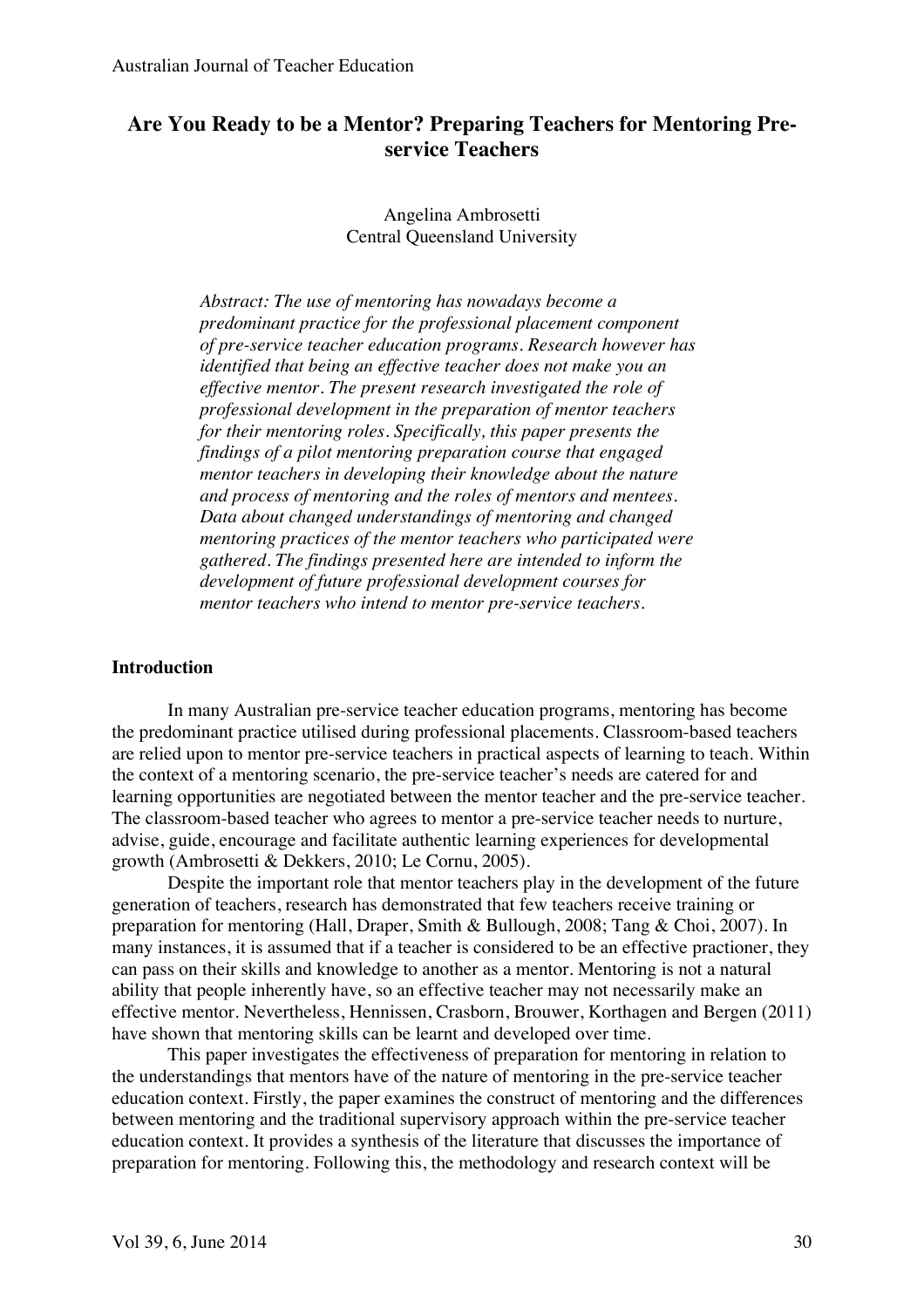described, and then the findings from the research are presented*.* A discussion of the findings concludes the paper.

#### **Mentoring in the Pre-service Teacher Education Context**

In Australia there has been a shift from the use of a supervisory model to a mentoring model over the past decade (Ambrosetti & Dekkers, 2010). Although not all pre-service teacher education programs use a mentoring model, most refer to the use of mentoring in one way or another. Accordingly, classroom teachers who mentor pre-service teachers are referred to as 'mentor teachers' rather than the more traditional term of 'supervisor'. Other terms such as 'cooperating teacher', 'school based teacher educator', 'school associates' and 'practicum supervisor' are also commonly used within the international literature to refer to a mentor teacher (Clarke et al., 2012). The shift in terminology has caused confusion amongst teacher educators in both higher education institutions (HEIs) and schools. However, the recent inclusion of mentoring as a professional role of a teacher in the Australian National Standards for Teachers (AITSL, 2011), provides a basis for investigating the understanding of what mentoring entails.

Mentoring is often described as an interpersonal relationship that comprises of a series of purposeful, social interactions (Bearman, Blake-Beard, Hunt & Crosby, 2007; Fairbanks, Freedman & Kahn, 2000; Kram, 1985). Supervision also has the same qualities: it is an interpersonal relationship that is built on purposeful social interactions (Ambrosetti, 2010; Walkington, 2005). Mentoring, however, concerns the development of the relationship between the mentor and mentee, which in turn provides the underpinning for the growth of the mentee's skills. Thus in mentoring, the relationship becomes central to the interactions that occur. Supervision, on the other hand, is centered solely on the developmental aspects of the pre-service teacher and interactions between the participants focus on developmental concerns. In this respect, supervision includes the assessment of the pre-service teacher's development.

Although both types of relationships can be hierarchical in nature, mentoring is more likely to be reciprocal (Ambrosetti & Dekkers, 2010) in that both the mentor and mentee negotiate the journey together. Mentoring is said to provide mentees with the opportunity to develop their personal and professional selves through reflection (Walkington, 2005), so the context of the professional placement provides the setting for individual teacher identities to emerge. It can therefore be established that mentoring is a holistic process that includes three components: relationship, developmental needs and contextual elements (Ambrosetti, 2010; Ambrosetti & Dekkers, 2010; Lai, 2005). Supervision, conversely, means to mould the preservice teacher to fit into the school or classroom environment through enculturation, feedback and assessment (Walkington, 2005). The supervisory approach generally aims to produce graduate teachers who are replicas of the context.

In the context of pre-service teacher education, mentor teachers assess the student teacher on both progress and required tasks using university-based criteria. Assessment is traditionally a role of a supervisor rather than a mentor (Walkington, 2005) and has the potential to create unwanted hierarchical difficulties. Assessment of the mentee by the mentor is not a component of mentoring. It can be argued though, that a strong reciprocal relationship between the mentor and mentee, whereby continual dialogue between the participants that discusses feedback about progress can avoid potential issues (Jones, 2000; Maynard, 2000). Consequently, in a mentoring circumstance, a shared understanding of assessment practices and tools needs to be formulated by the mentor and mentee in order to avoid potential role conflict. Considering that assessment of the pre-service teacher by the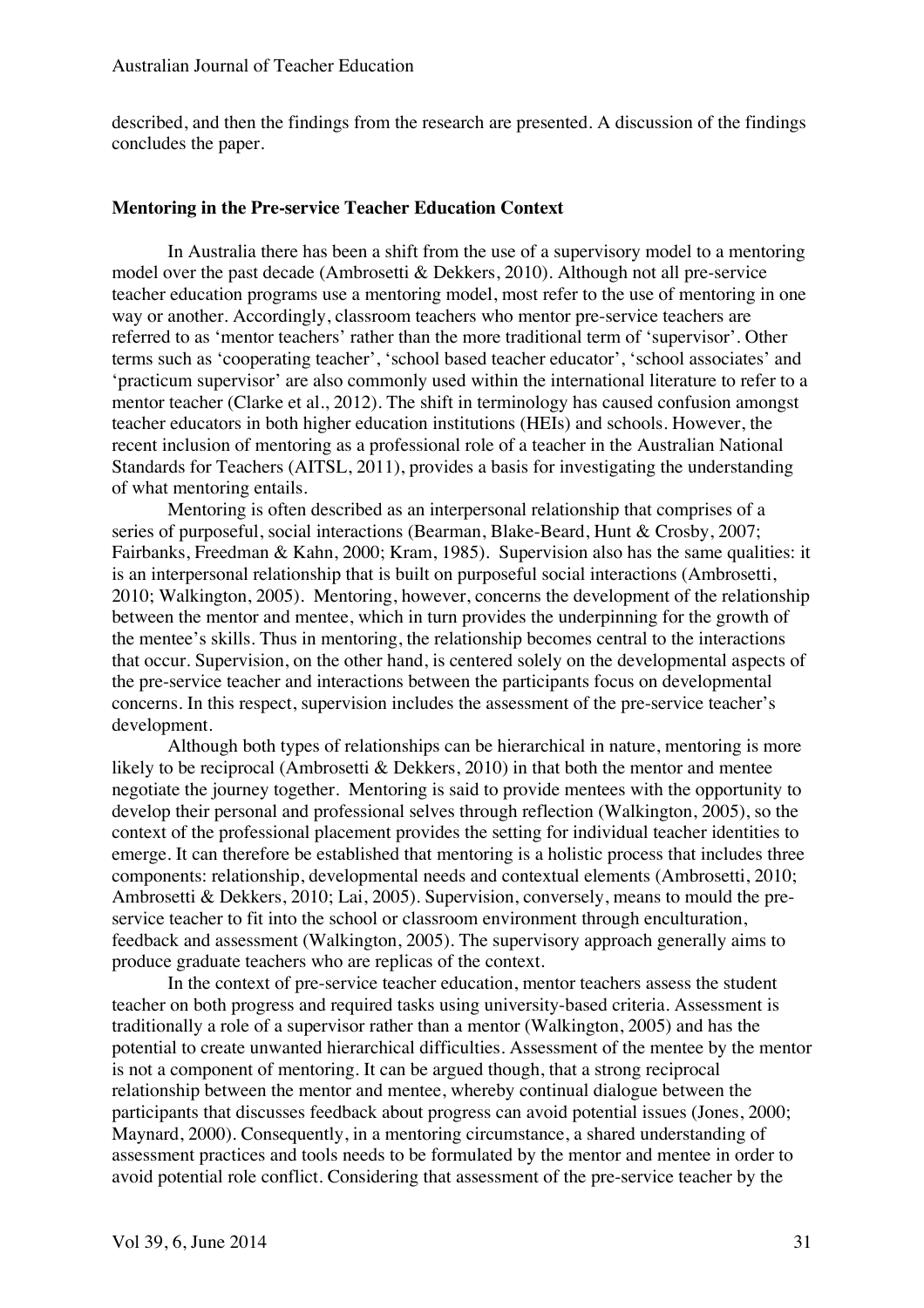mentor teacher is a requirement mandated by the HEIs, it can be deduced that in the provision of pre-service teacher education, mentor teachers need to draw on both mentoring and supervisory skills to perform their role (Cranborn, Hennissen, Brouwer, Korthagen & Bergen, 2008).

#### **Why Prepare for Mentoring?**

Many teachers choose to mentor in order to contribute to the profession or consider it as an opportunity for their own personal and professional growth (Campbell & Brummett, 2007; Walkington, 2005). It has been reported that mentoring offers classroom-based teachers opportunities to reflect critically on their own practices and revitalise them (Walkington, 2004). Other documented benefits for mentors include a renewed enthusiasm for the job, the opportunity to make a difference in another's professional and/or personal life, enhanced collegiality and a self-improved work ethic (Lai, 2005; McGee, 2001; Walkington, 2005). Mentoring a pre-service teacher can provide the mentor with opportunities for professional learning and development (AITSL, 2011; Hudson, 2013). Although the benefits from mentoring pre-service teachers are well documented, limitations associated with mentoring are also reported. Research has described limitations of mentoring such as increased workload, added responsibility and stress, uncertainty about how to mentor and having to assess the progress of the pre-service teacher (Walkington, 2005). Although the notion of partnerships between schools and HEIs are well documented, particularly in respect to the professional placement, they are reported to be one sided with the classroom teacher often bearing the brunt of the work (Lynch & Smith, 2012).

In Australia, HEIs often struggle to find quality placements for their pre-service teachers (Sinclair, Dowson & Thistleton-Martin, 2006), as not every teacher is suitable to be a mentor. This paper argues that preparation for mentoring can assist in developing effective mentors. Descriptions of what makes an effective mentor are well documented in the literature. It is agreed that a quality mentor is one who understands the specific goals of mentoring in the context in which they are working and is familiar with the tasks to be undertaken by the mentee (Valeni & Vogrinc, 2007). It has also been identified that a quality mentor in pre-service teacher education has both the knowledge and the competency to mentor (Graves, 2010). Tang and Choi (2007) argue that knowing how to mentor another involves the active construction and reconstruction of knowledge. In the context of preservice teacher education, the mentor teacher needs the cognitive skills to not only pass on knowledge and skills, but also to use them in context and justify them accordingly. Skills that mentors need include communication, collaboration and evaluation, as well as problem solving and decision making skills (Gagen & Bowie, 2005; Graves, 2010).

It is well documented that classroom teachers play a vital role in the preparation of pre-service teachers (Clarke, et al., 2012). Furthermore, as mentioned previously, it is often assumed that the classroom teacher's experience will enable them to mentor a pre-service teacher effectively and provide a worthwhile experience for the latter (Gagen & Bowie, 2005). However, many classroom teachers are not well prepared for mentoring, particularly when difficulties arise with the pre-service teacher (Giebelhaus & Bowman, 2002; Valeni & Vogrinc, 2007). A reason for this situation is that preparation for mentoring has not been a priority in many pre-service teacher education programs. Hudson (2013) has noted that if HEIs are to rely on classroom teachers to mentor pre-service teachers, then they need to provide specific training or preparation courses. In cases where preparation courses are available for those mentoring a pre-service teacher, it has been found that they are often program specific and provide limited information about the nature and role of mentoring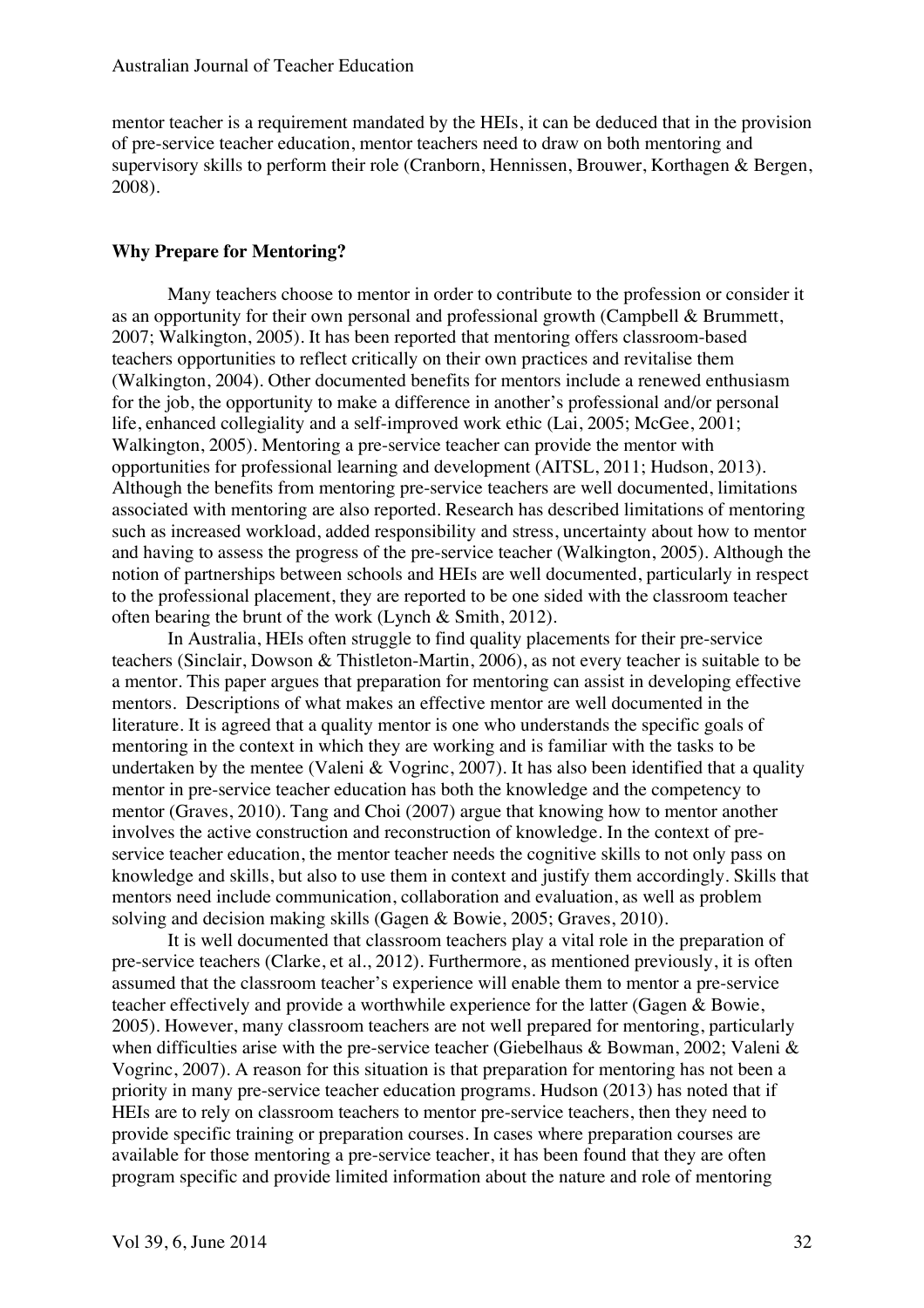(Hall et al., 2008). Training or preparation for mentoring that focuses on mentoring itself appears to be limited.

In the absence of preparation or training, many classroom teachers revert to their own experiences as pre-service teachers and duplicate the methods used by their own supervising teachers (Clarke et al., 2012; Hobson, Ashby, Malderez & Tomlinson, 2009; Wang & Odell, 2002). Mentoring practices, according to Wang and Odell (2002, p.525), can be formed by preparation for mentoring: 'research suggests that mentor preparation can substantially influence knowledge of particular mentoring techniques and skills to shape their mentoring practice'. Research that has specifically investigated the effects of mentoring on pre-service teachers suggests that mentor training increases the positive impacts that mentoring can have on the growth of both the skills and knowledge of the mentees (Evertson & Smithey, 2000; Giebelhaus & Bowman, 2002).

Courses that prepare participants for mentoring need to be structured and draw on both research and literature. According to Hunzicker (2010, p.3), adult learners 'prefer open ended learning opportunities and a voice in the direction and pace of the learning'. Therefore, preparation courses must also provide opportunities for substantive conversations between the participants in order to share experiences, solve problems and make decisions (Clark et al., 2012; Bullough & Draper, 2004). Previous research has found that classroom based teachers who mentor pre-service teachers have little, if any, knowledge of the process of mentoring and the specific roles mentors and mentees undertake (Ambrosetti & Dekkers, 2010); thus, preparation would need to include these in its structure.

Preparing mentor teachers for their role in the professional experience can also provide classroom-based teachers with further opportunities for professional learning. Bloomfield (2009) suggests that the professional experience is viewed as a partnership between the school, its teachers and the HEI. Research has documented that a partnership between a school and a HEI has the potential to 'provide quality professional experience placements for pre-service teachers with suitably qualified and experienced classroom teachers' (Uusimake, 2013, p.45). Yet school-university partnerships are reported to be problematic and are often one sided (Lynch & Smith, 2012). Providing professional development opportunities for teachers in mentoring, as well as other areas of interest, is one way that universities can authentically contribute to the partnership (Bloomfield, 2009).

#### **Methodology and Context**

Given that preparation for mentoring is limited, this research set out to investigate the changed understandings and practices of mentor teachers after participating in a mentoring course that was intended to prepare them for mentoring a pre-service teacher. The research was guided by the following question:

*What are the perceived changes in mentoring that occur as a result of preparation for mentoring?* 

The research question was addressed using the following objectives:

- 1. To determine the perceived impact preparation for mentoring can have on the mentor teacher.
- 2. To explore changes in understandings of mentoring and mentoring practices.

The professional development course consisted of four weekly after-school sessions of two hours' duration that focused on mentoring practices. Each session was non-program specific. The topics in the course included the nature of mentoring, roles in mentoring and approaches to mentoring. Recent research literature was utilised when designing the course, and the topics included were those that emerged from the literature. The course employed a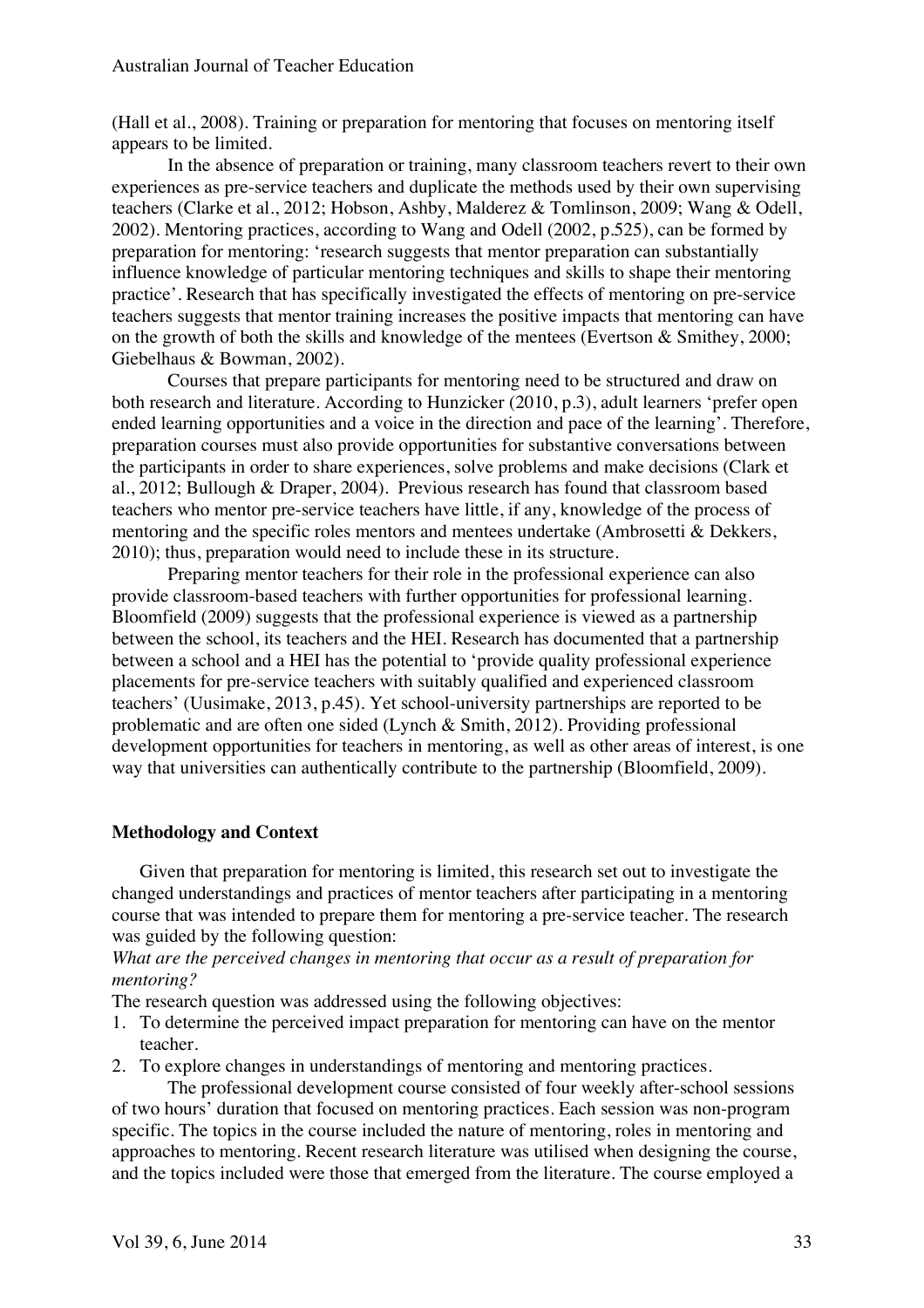delivery schedule that was flexible and allowed time for unscheduled topics to be included. The course utilised researched-based readings, a mentoring framework and a personal mentoring plan template. The course used a 'knowledge transmission model' to deliver the content. The knowledge transmission model allows the facilitator to present the information to the participants who then apply the knowledge in their own context (Wang & Odell, 2002). The course was designed and facilitated by the researcher. The structure of the course was organised so that participants had the opportunity to engage in professional conversations and reflective activities, as well as to develop knowledge of mentoring and apply the knowledge to their own context. The course also included reflective homework activities for the participants to complete between sessions so as to encourage the active application of learning.

The course was offered to schools in the surrounding area of the university campus. Eleven teachers chose to participate in the professional development course. Nine of the teachers were female and two were male. Nine of the participants were teaching in primary school classrooms and two were located in secondary school classrooms. Nine of the participants had been teaching for more than fifteen years and two less than five years. Each participant taught at a different school, however each teacher was currently mentoring a preservice teacher from the researcher's university. The more experienced teachers had mentored several pre-service teachers in previous years and those with limited teaching experience had each mentored only one pre-service teacher previously.

A survey was used to gather data about the course and the learnings participants had achieved. The survey also contained questions that focused on the effectiveness of the teaching materials and strategies used in the course. Ethical clearance from the university ethics committee was gained before beginning the data collection. Figure 1 outlines the survey categories and their associated questions. The survey was paper based, anonymous and was mailed to participants at their school. Prepaid addressed envelopes were provided with the survey for ease of return and ensured anonymity. The survey contained no identifying data about the participants in that it did not ask respondents to provide any information about themselves. Participant information as described in the paper was recorded during the professional development course. The survey was administered three months after the completion of the course. All eleven participants who undertook the professional development course responded to the survey. This paper reports only on questions 6, 7, 8 and 9 as highlighted in Figure 1.

| <b>Survey</b><br>category             | <b>Questions</b>                                                                                                               |
|---------------------------------------|--------------------------------------------------------------------------------------------------------------------------------|
| Course                                | 1. What did you think of the structure of the course?                                                                          |
| Structure                             | 2. Was there a topic/concept that should have been included in<br>the course?                                                  |
|                                       | 3. A variety of learning activities and strategies were used                                                                   |
|                                       | throughout the course. Please rate their effectiveness by<br>marking the continuum.                                            |
|                                       | Reading activities/Professional conversations/Individual<br>$\bullet$<br>activities/Homework                                   |
| Learning and<br>Teaching<br>Materials | 4. A variety of learning and teaching materials were used within<br>the course. Please rate the usefulness of these materials. |
|                                       | Research based readings/Mentoring framework/Personal<br>$\bullet$<br>mentoring plan                                            |
|                                       | 5. In order to gain a better understanding of the usefulness of                                                                |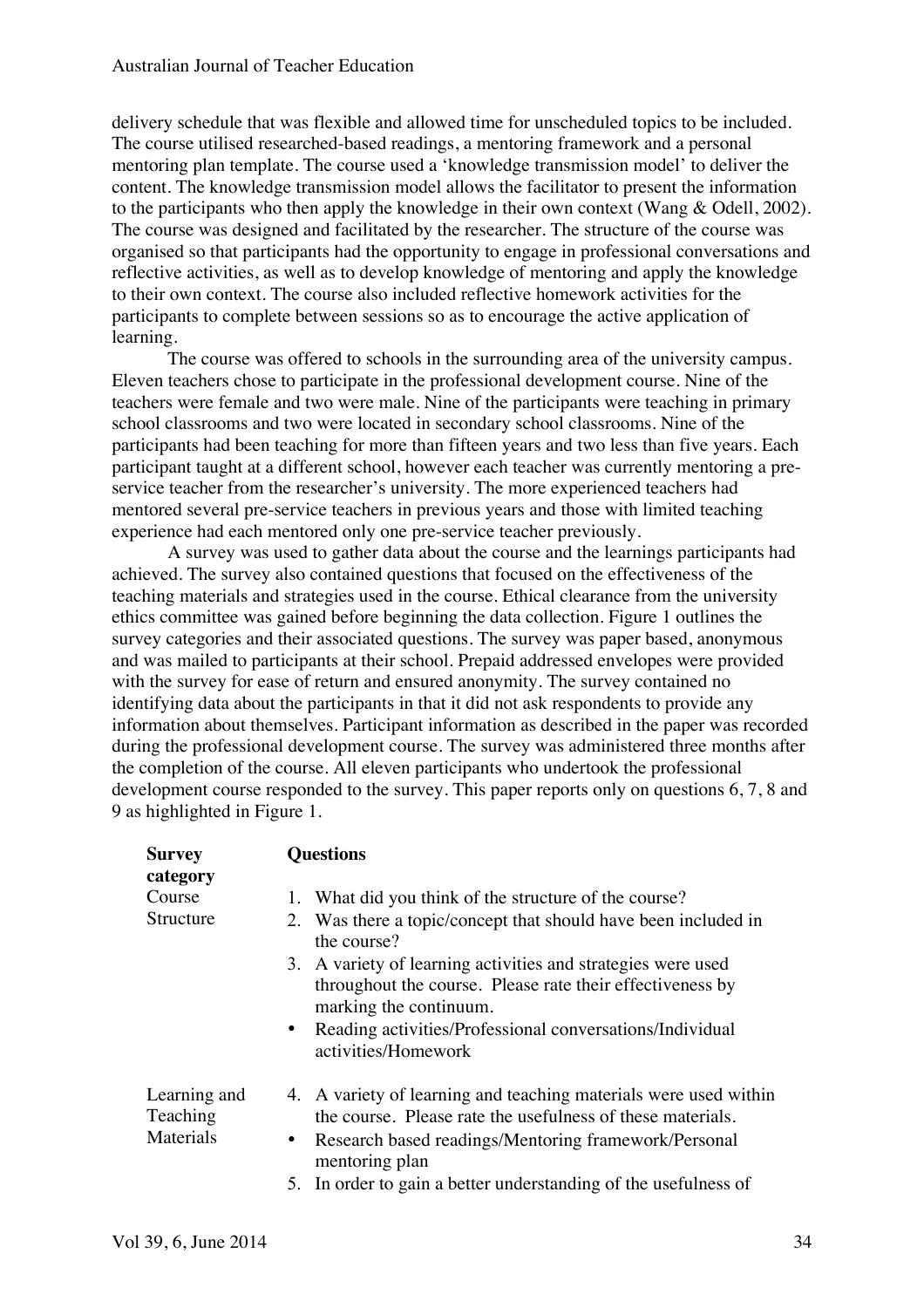|                                | the material used, please tick the most appropriate description<br>of the materials.<br>• Research based readings/Mentoring framework/Personal<br>mentoring plan |
|--------------------------------|------------------------------------------------------------------------------------------------------------------------------------------------------------------|
| Changed                        | 6. What have you achieved from the course?                                                                                                                       |
| understandings<br>of mentoring | 7. How did the course promote change how you mentor pre-<br>service teachers?                                                                                    |
| Changed<br>practices of        | 8. Briefly describe some of the processes you use when<br>mentoring a pre-service teacher                                                                        |
| mentoring                      | 9. What were the changes in your mentoring practices?                                                                                                            |
| Final comments                 | 10. Please add any final comments about or suggestions for the<br>mentoring course<br><b>Figure 1: Survey Categories and Questions</b>                           |

The four questions addressed in this paper were open ended and the responses were analysed qualitatively. The responses were firstly coded using words and descriptive phrases derived from the mentoring literature. The codes were then categorised into themes that originated from the objectives of the research. It is important to note that this research did not collect data on mentoring practices prior to the participants undertaking the course, so it did not compare mentoring practices before and after, nor did it measure changes in practices by way of a scale.

## **Findings**

The findings revealed both changed understandings of mentoring and changed practices in mentoring. Figure 2 shows the initial themes that were developed from the coding of data. The figure also shows the specific elements that emerged within each theme. Each of the themes and their specific elements are presented with excerpts from the data to support the points being made.

| <b>Question category</b>                                      | <b>Themes</b>         | <b>Theme elements</b>   |  |  |  |
|---------------------------------------------------------------|-----------------------|-------------------------|--|--|--|
| Changed understandings of                                     | The complexity of     | Individualised          |  |  |  |
| mentoring                                                     | mentoring             | Holistic                |  |  |  |
|                                                               |                       | Reflective              |  |  |  |
|                                                               | Roles in mentoring    | Complex                 |  |  |  |
|                                                               |                       | Self-efficacy           |  |  |  |
|                                                               |                       | Numerous and changing   |  |  |  |
| Changed practices of                                          | Structural aspects of | Organisation            |  |  |  |
| mentoring                                                     | mentoring             | Cater to needs          |  |  |  |
|                                                               |                       | Immersion               |  |  |  |
|                                                               | The mentoring         | Personal relationship   |  |  |  |
|                                                               | relationship          | Supportive relationship |  |  |  |
|                                                               |                       | Shared journey          |  |  |  |
| Figure 2: Findings - question categories, themes and elements |                       |                         |  |  |  |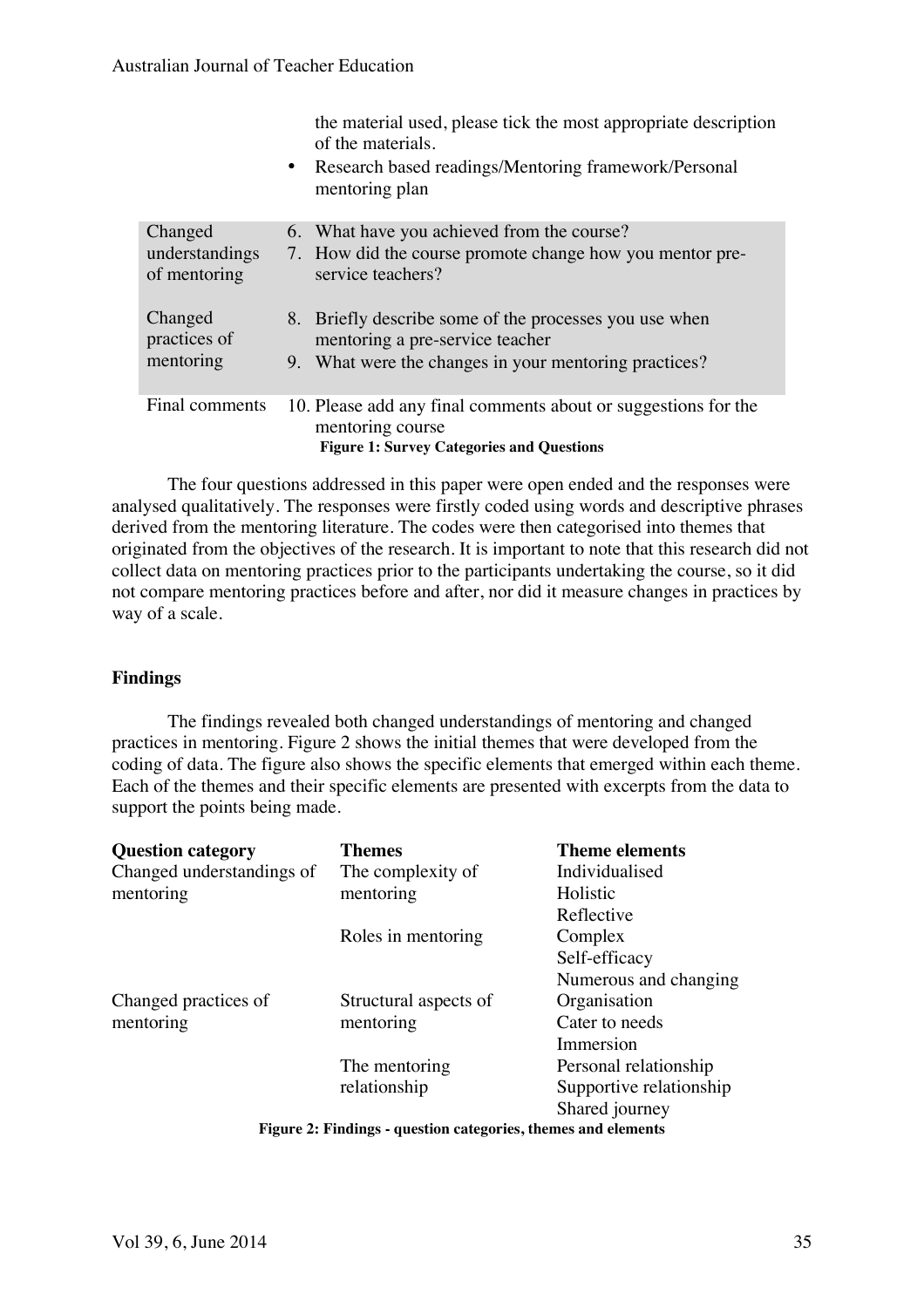#### Australian Journal of Teacher Education

#### **Changed Understandings of Mentoring**

There were two key themes that emerged from the responses provided by the participants regarding changed understandings of mentoring: its complexity and the roles involved in it. The changed understandings reflect a change in perceptions toward mentoring and the impact of the role mentor teachers play within the professional placement.

#### *The Complexity of Mentoring*

The professional development course provided the participants the opportunity to extend their knowledge of and understandings about the nature of mentoring through engagement with mentoring research and participation in professional conversations about mentoring experiences. It was identified by the participants that they realised that mentoring is a complex process. Specifically, many of the participants noted that mentoring is complex because it is an individualised process and factors such as the context and the people involved influences the success of the mentoring relationship:

*I have a greater insight into the complexity of mentoring. Mentoring depends on the situation, environment and individual person. You have to plan accordingly.* (Participant D)

Some of the participants highlighted that the complexity of mentoring was due to its holistic nature. In this respect, the participants indicated that mentoring included having to manage the emotive aspects of learning that came with the development of teaching skills. The responses given by some of the participants highlighted that the relationship between the mentor teacher and the pre-service teacher becomes a focal point of mentoring, and that the holistic underpinnings of the relationship provide a platform for important conversations to occur:

*I have realised that mentoring is shaping both 'hearts and minds'. You need to balance the supervision of required tasks with the affective domain and examine 'how you feel'*. (Participant A)

The complexity of mentoring was also linked to the understanding that mentoring was a reflective activity and this was connected to attitudes (and practice) towards mentoring. In particular, one of the participants noted that mentoring was a different process from supervision and was one that they needed to be aware of within the context of the circumstance:

*There was a greater understanding of the mentoring process and I realised that my attitude to what it means to mentor another needed to change. This then prompted me to reflect on my practice and how I handle certain situations.*

(Participant C)

#### *Roles in Mentoring*

The second theme that emerged was that of a changed understanding of the roles in mentoring, in particular, those of the mentor teacher. The course included a session that focused on identifying the roles undertaken by a mentor teacher and the types of activities a mentor would perform in those roles. The roles of mentors are numerous in number and change throughout the relationship. Many of the participants indicated that having a greater awareness of the different types of roles that they need to undertake assisted them to become more effective in mentoring:

*I knew that there were many roles, but I guess I really wasn't aware of the types of roles I should be undertaking and when to use them. Role modelling, supporting, challenging,*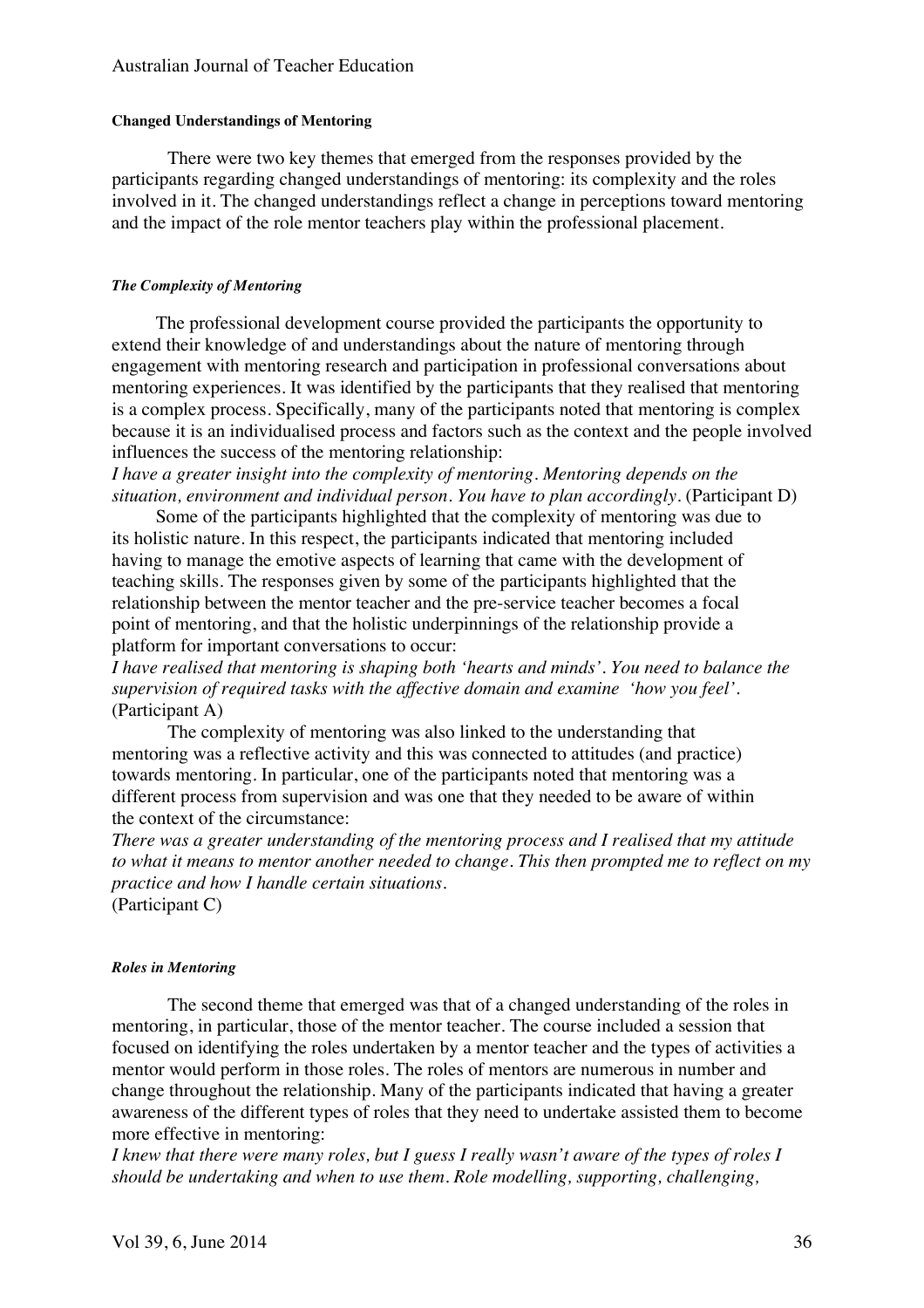*facilitating, evaluating…..there are so many and each has a specific purpose that can be used to help my pre-service teacher grow and develop.* (Participant F)

Some of the participants however reported that the role of a mentor was multifaceted and not so 'clear-cut':

*I have a much better understanding of the role of the mentor teacher and the mentee. I started the course thinking there was a clear 'role' and specific jobs covered by the mentor – the course certainly clarified my understanding that mentoring is not clear-cut.* (Participant E)

Several of the participants also highlighted the importance of the actual role that they play as mentor teachers. The link to the perceptions of the role was similar in many respects to the identification that mentoring was a reflective activity. The participants' self-efficacy about the nature of mentoring and the importance of the roles that they undertake was highlighted:

*It certainly changed my perceptions of the role of a mentor and made me realise that the specific role I play is more important than I had previously thought*. (Participant C)

#### **Changed Mentoring Practices**

It was established earlier in this paper that mentoring skills can be learnt and developed over time. Previous research has reported that preparation for mentoring can help shape mentoring practices. Each of the mentor teachers in this study indicated that they had changed their mentoring practices, both implicitly and explicitly, as a result of participating in the mentoring course. For some mentor teachers their practices changed through a greater awareness of their perceptions of mentoring and for others an adjustment in actions occurred. In this respect, two themes emerged from the findings: changed practices within the structure of mentoring and changes in the mentoring relationships that they developed with pre-service teachers.

#### *Structural Aspects of Mentoring*

Many of the participants identified that the professional development course provided them with information that enabled them to make changes in their own operational functions when working with pre-service teachers. They indicated that they realised the need to be more organised and structured. The participants' highlighted actions such as setting aside time for specific conversations, scheduling of tasks and preparation for teaching were changed practices:

*I find I am more structured and organized, not so ad hoc with mentoring any more. We are having formal discussions to cover set topics, but also discussing teaching moments as they occur. I am providing regular, but more specific feedback after each session, day, and week*. (Participant E)

As part of the structural organisation of mentoring, some of the participants indicated that they had changed how they worked with the pre-service teachers. This change related to a greater awareness of their perceptions of mentoring and how this influences their actions. The participants signalled that they were more aware of how and what they should involve the pre-service teachers in:

*I am more aware of the structure of the days and weeks when I have a pre-service teacher. I brief the pre-service teacher on the day's timetable and make sure the pre-service teacher is involved in every activity or lesson. We discuss his responsibilities and the types of tasks he*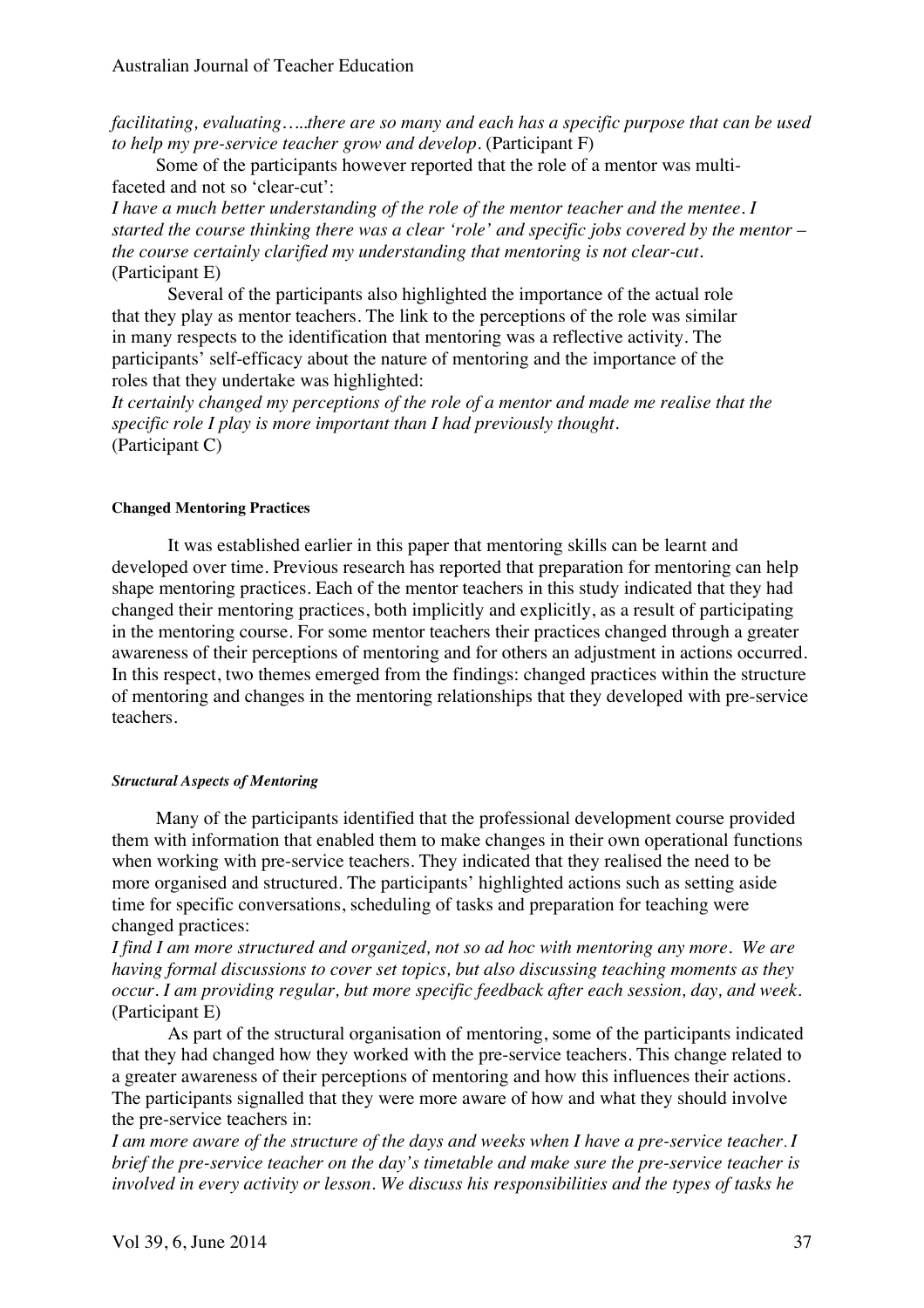## *will do during each lesson – whether it be observing, working with a group or helping a specific child.*

## (Participant B)

Immersion of the pre-service teacher in the experience was a further changed practice. Rather than limiting the pre-service teacher's experience to the classroom, three of the participants indicated that they realised that they needed to ensure that the pre-service teacher had engaged in wider experiences within the role of teacher. The participants became more aware of their role as mentor and this included mentoring actions that occurred outside of the immediate classroom environment: *I have been making more of an effort to broaden the mentee's practical experience by involving them in a variety of meetings and arranging for them to visit other classes. I am also ensuring that the mentee is experiencing the culture of the school.* (Participant C)

#### *The Mentoring Relationship*

A greater awareness of the relational component of mentoring resulted in changed practices towards the relationship that developed between the mentors and mentees. Some of the participants stated that they approached the relational side of mentoring differently. They indicated that they became cognisant of the link between the support provided to the preservice teachers and the relationship developed with them, which in turn led to a shared understanding of the expectations and standards that the pre-service teachers needed to achieve:

*I am making a concerted effort to establish a more personal relationship than I had been doing previously. I am also encouraging the mentee to take risks without fear of being penalized in the assessment.*

## (Participant C)

The relational aspect of mentoring tended to focus on the support aspect of the mentor teacher's role. This result correlates with the changed understandings of the roles of the mentor. Several of the mentor teachers became more conscious of the support they provided to pre-service teachers through the way they included them in the classroom: *I am more explicit with my expectations, yet more understanding of where the mentee is at in his/her journey. I make sure he understands his role in class and is confident to ask questions. I have more compassion and understanding of the 'passions' of a pre-service teacher.*

## (Participant B)

Many of the participants also indicated that mentoring was a learning journey that they shared with the pre-service teacher. They articulated the need for adjustment throughout a placement, both in the relationship and the mentoring that occurred. It was intimated by the participants that a relationship built on trust and openness ensured that the pre-service teacher's developmental needs would be met: *I am sharing the journey and making sure that the journey changes as we meet the personal needs of the pre-service teacher, I encourage, laugh, listen and question. I am pushing the envelope, but making sure they are comfortable with that.*  (Participant A)

## **Discussion and Concluding Remarks**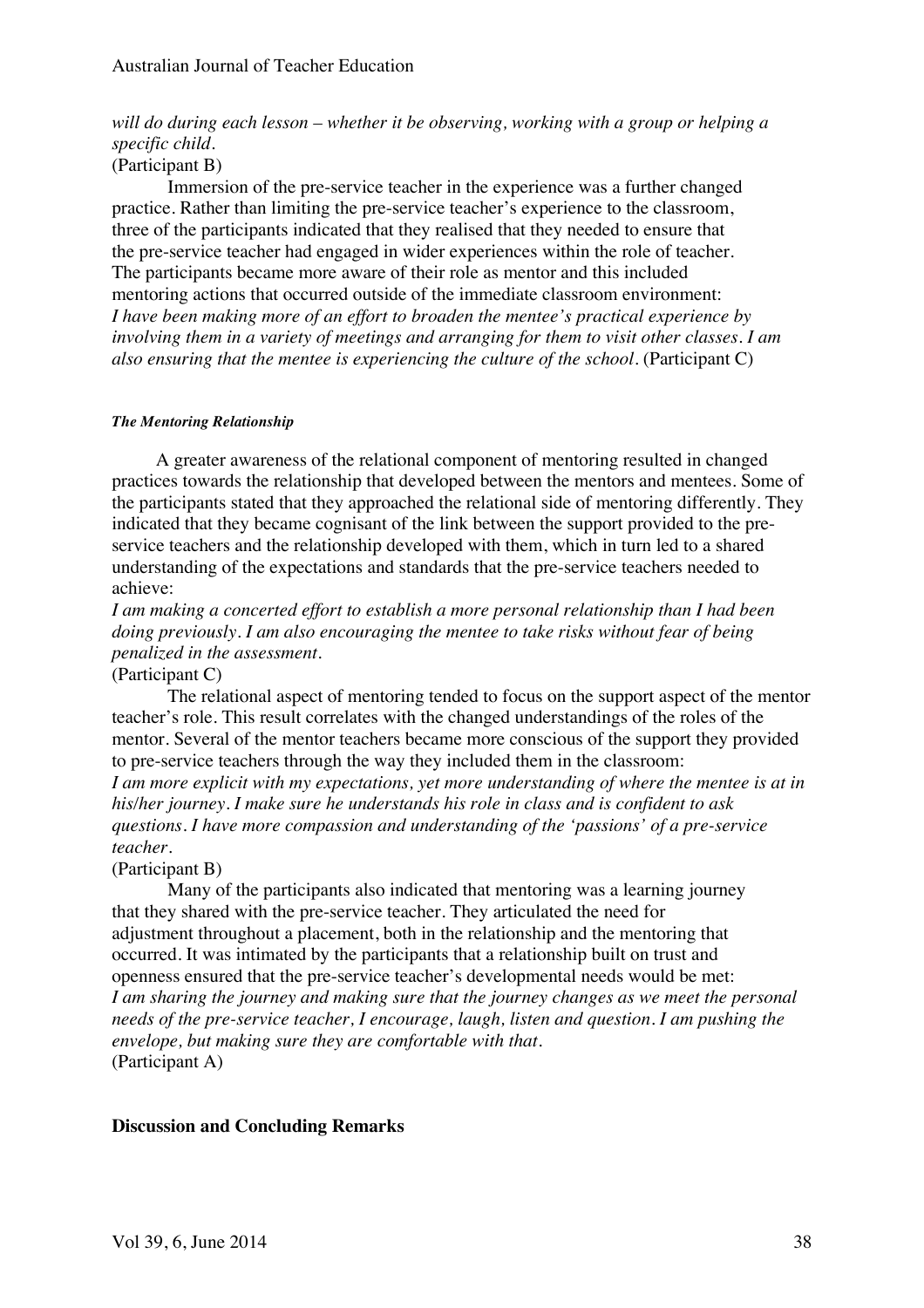The objectives of the study were to investigate changes that preparation for mentoring could have on mentoring practices and these were revealed within the findings. Changes in both understandings and practices were identified and there were links between the two aspects. The changed understandings the participants developed influenced the mentoring practices they employed with their pre-service teachers.

This research has highlighted that many of the classroom teachers who participated in the course did not typically consider mentoring as a complex activity. As shown in Figure 2, it was identified by the participants that the complexity of mentoring was attributable to the individualised, yet holistic and reflective nature of the process. Furthermore, the perceptions (and ultimately the attitude) the classroom teacher assumes towards the role of mentoring in the professional experience adds to the complexity. While it is assumed that classroom-based teachers who choose to mentor a pre-service teacher will have a positive attitude towards the mentoring circumstance, some of the teachers in this study have highlighted that having a greater understanding of what it means to mentor provided a stepping-stone for an adjustment in their actions. Mentoring is frequently described as a complex activity in the literature (Ambrosetti, 2010; Fairbanks et al., 2000; Hall et al., 2008; Tillema, Smith & Leshem, 2011) and the three elements identified by the participants provide some insight into this complexity. Although the notion of the holistic nature of mentoring was expressed by way of 'hearts and minds', links can be made to the three components of mentoring that were identified earlier: relationship, developmental needs and contextual elements.

The research has revealed that the role a mentor plays in the mentoring circumstance is connected to the complexity of the process. Previous research has identified that mentors usually understand that they have numerous roles to fill (Valeni & Vogrinc, 20007) yet many of the participants in this study were surprised to learn about the wide range of roles and how they could be utilised. According to Valeni and Vogrinc (2007), being familiar with the roles in mentoring, having an increased understanding of what is required within each role and how the roles can be used in differing situations, can assist in creating a quality mentoring experience for the mentor and mentee. In addition, some of the participants identified that the role of a mentor is not just about developing essential teaching knowledge and skills. They identified that the emotional support they provide works hand in hand with developmental aspects in the mentoring process (Kwan & Lopez-Real, 2005; Lai, 2005).

The application of knowledge from the mentoring course resulted in many of the participants making changes to the way they approached mentoring, particularly in a structural sense, as shown in Figure 2. Some of the participants specifically expressed that they were more organised for mentoring than they had been previously, and had determined a plan for mentoring either on a daily or weekly basis. It could be concluded that improved organisation in the mentoring circumstance is influenced by the mentor's attitude towards their role. Previous research has found that the desire to provide effective mentoring provides motivation for mentors to change their own organisational behaviours (Gagen & Bowie, 2005; Walkington, 2005). It could also be concluded that increased knowledge of the underpinnings of the role of a mentor enabled the participants to encompass the relational, developmental and contextual components of mentoring as a whole.

Many of the participants in this research intimated that the relationship underpins the mentoring that occurs and, therefore, provides guidance for the application of non-traditional mentoring roles, such as that of assessor. As highlighted earlier in this paper, the role of mentor as assessor is one that can create tension and stress, and has the potential to create an atmosphere of distrust between the mentor and mentee (Jones, 2000; Tillema et al., 2011; Walkington, 2005). The development of a supportive relationship that is both professional and personal, as reported in this research, provided the mentors with an avenue in which to share the journey with their pre-service teacher and ensure that their needs were met.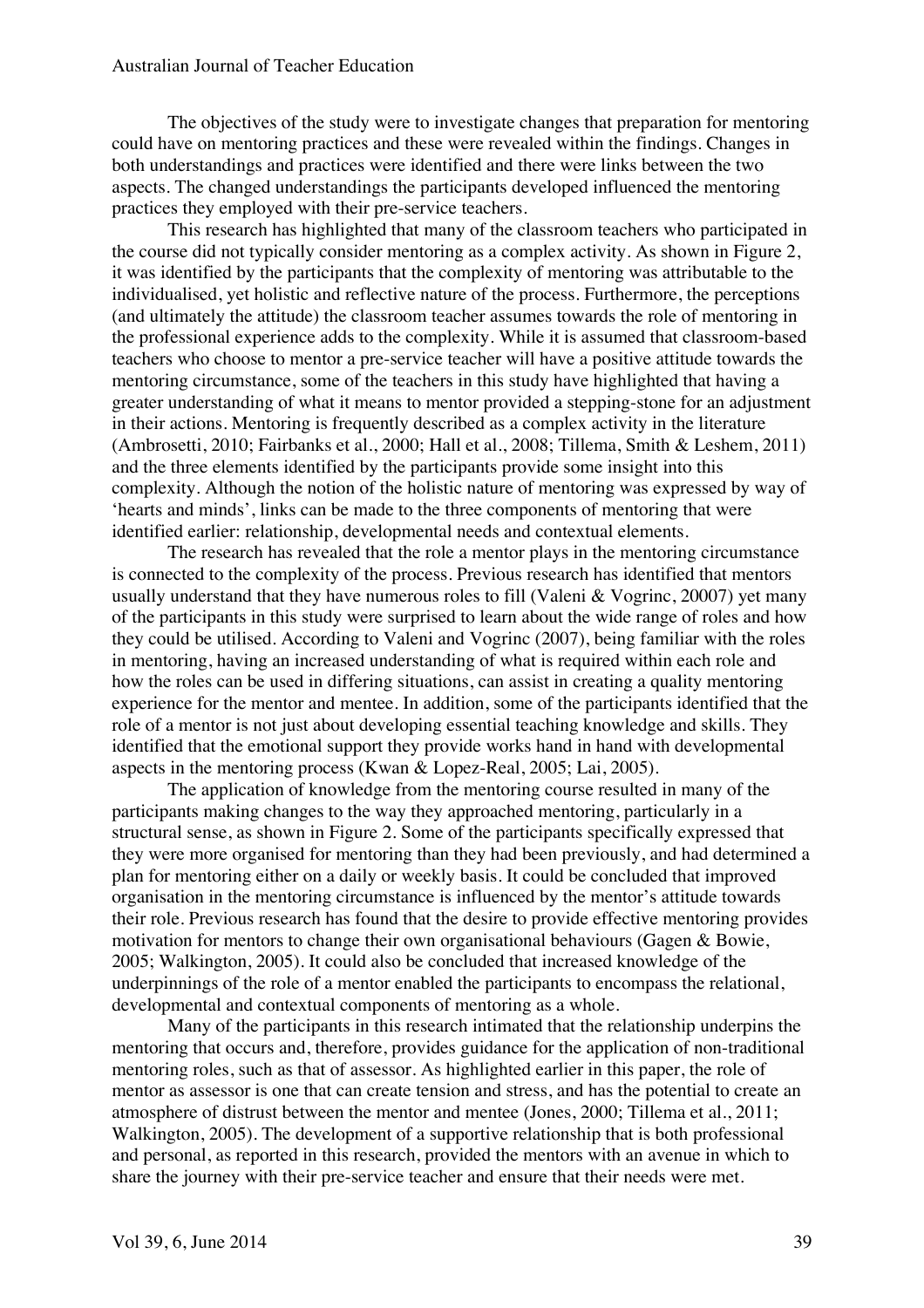Accordingly, the results from the research support the notion that the relationship that develops between the mentor and mentee becomes central to the outcomes achieved through the professional experience (Ambrosetti, 2010). The notion of the practicum as a shared journey between the mentor teacher and the pre-service teacher highlights that mentoring can be a reciprocal relationship in this context.

The study has provided evidence that explicit awareness of the nature and process of mentoring can give mentor teachers the knowledge to alter or change their mentoring practices. Therefore, it can be concluded from the results of this research that preparation for mentoring made a difference in both the understanding of mentoring and mentoring practices used*.* Although the research did not measure the changes or compare 'before' and 'after', the participants benefited from specific knowledge about the nature of mentoring and the process of mentoring. The results have identified that preparation for mentoring that focuses on developing specific knowledge of the nature of mentoring, mentoring roles and approaches to mentoring can assist in ensuring a quality experience for pre-service teachers during a professional placement. In an environment in which mentoring and supervision are intertwined, a lack of confidence on the part of the mentor teachers about how to provide worthwhile experiences for pre-service teachers will remain if preparation for mentoring is not provided.

However, this study is limited in a number of ways: data were gathered from a small number of participants and the data only reflected perceived changes in understandings and practices. Although the study is limited, it provides a starting point for further investigation. Importantly, the research has shown that further research into the role of preparation for mentoring in the pre-service teacher context is needed. It is recommended that research that examines the impact of mentoring preparation training on both the mentor teacher and the pre-service teacher could provide data about its worth.

The pilot-mentoring course investigated in this research was non-program specific and centered on the nature and process of mentoring. It is, however, acknowledged that in order to mentor effectively, teachers also need specific knowledge about the requirements of the pre-service teacher education course and may need to attend in-service that focuses on this. Finally it must be noted that there is no one recipe for success in mentoring. Mentoring is multi-faceted and is dependent upon the individuals in the relationship. Nevertheless understanding the nature of mentoring, the process of mentoring and the distinct components that are encompassed in mentoring, will provide an informed approach that can enable all participants to meet their goals.

## **References**

Australian Institute for Teaching and School Leadership. (2011). National professional standards for teachers. Carlton South, Vic: Education Services Australia. Retrieved 26 November 2011, from www.aitsl.edu.au

Ambrosetti, A. (2010). Mentoring and learning to teach: What do pre-service teachers expect to learn from their mentor teachers? International Journal of Learning, 17(9), 117-132. Ambrosetti, A., & Dekkers, J. (2010). The interconnectedness of the roles of mentors and mentees in pre-service teacher education mentoring relationships. Australian Journal of Teacher Education, 35(6), 42-55. http://dx.doi.org/10.14221/ajte.2010v35n6.3 Bearman, S., Blake-Beard, S., Hunt, L., & Crosby, F. J. (2007). New directions in mentoring. In T.D. Allen & L.T. Eby (eds.), The Blackwell handbook of mentoring: A multiple perspectives approach (pp. 375-395). Malden, MA: Blackwell Publishing.

Bloomfield, D. (2009). Working with and against neoliberal accreditation agendas: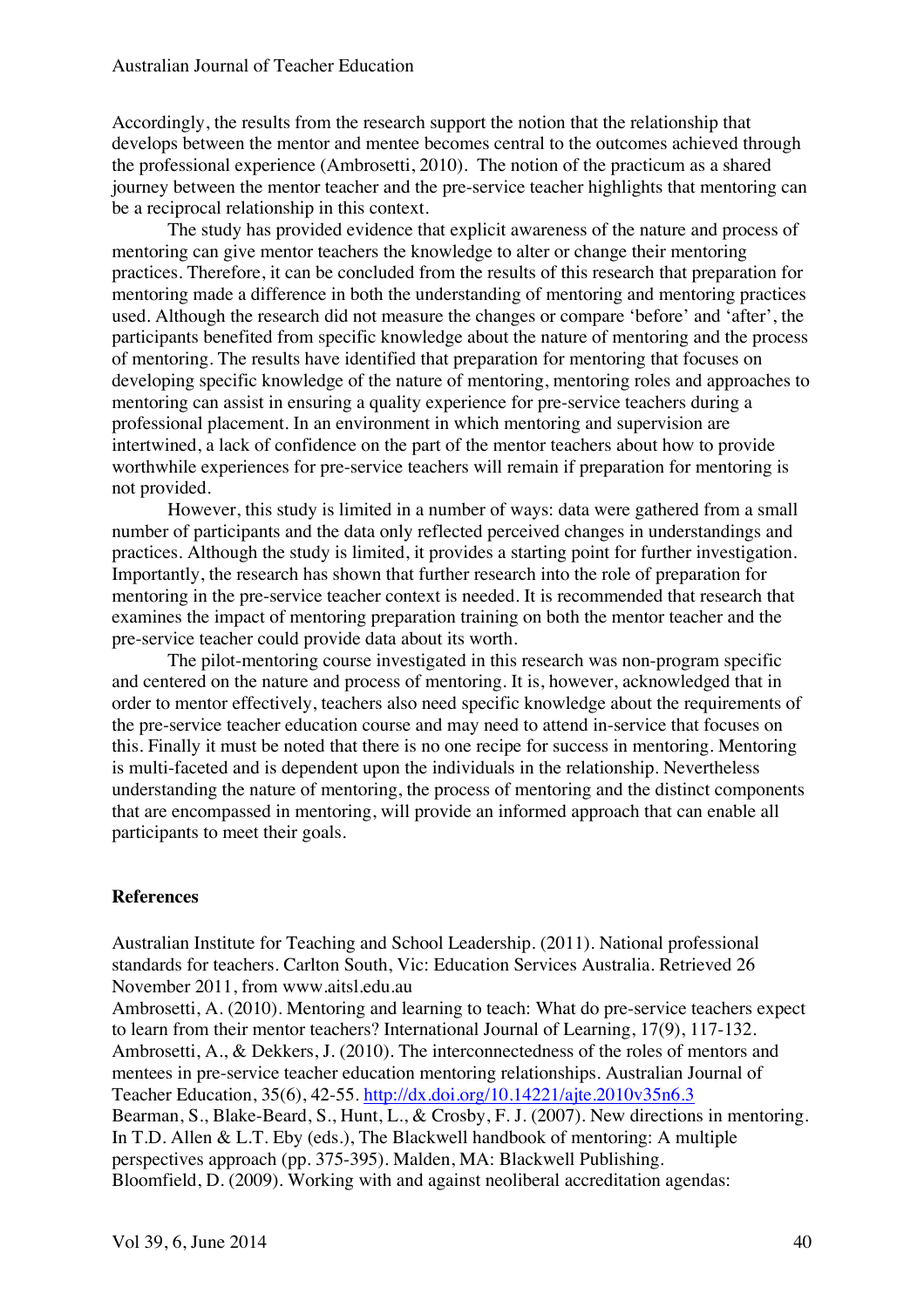Opportunities for professional experience. Asia-Pacific Journal of Teacher Education. 37(1), 27-44. http://dx.doi.org/10.1080/13598660802530503

Bullough, R.V., & Draper, R. J. (2004). Making sense of a failed triad: Mentors, university supervisors and positioning theory. Journal of Teacher Education, 55(5), 407-420. http://dx.doi.org/10.1177/0022487104269804

Campbell, M. R., & Brummett, V. M. (2007). Mentoring preservice teachers for development and growth of professional knowledge. Music Educators Journal, 93(3), 351-360. http://dx.doi.org/10.1177/002743210709300320

Clarke, A., Collins, J., Triggs, V., Nielsen, W., Augustine, A., Coulter, D., Cunningham, J., Grigoriadis, T., Hardman, S., Hunter, L., Kinegal, J., Li, B., Mah, J., Mastin, K., Partridge,

D., Pawer, L., Rasoda, S., Salbuvik, K., Ward, M., White, J., & Weil, F. (2012). The mentoring profile inventory: An online resource for cooperating teachers. Teaching Education, 23(2), 167-194. http://dx.doi.org/10.1080/10476210.2011.625086

Crasborn, F., Hennissen, P., Brouwer, N., Korthagen, F. & Bergen, T. (2010). Promoting versatility in mentor teachers' use of supervisory skills. Teaching and Teacher Education, 24, 499-514. http://dx.doi.org/10.1016/j.tate.2007.05.001

Evertson, C. M., & Smithey, M.W. (2000). Mentoring effects on protégés' classroom practice: An experimental field study. The Journal of Educational Research, 93(5), 294-304. http://dx.doi.org/10.1080/00220670009598721

Fairbanks, C. M., Freedman, D., & Kahn, C. (2000). The role of effective mentors in learning to teach. Journal of Teacher Education, 51(2), 102 -112.

http://dx.doi.org/10.1177/002248710005100204

Gagen, L., & Bowie, S. (2005). Effective mentoring: A case for training mentors for novice teachers. Journal of Physical Education, Recreation & Dance. 76(7), 40-45. http://dx.doi.org/10.1080/07303084.2005.10609312

Giebelhaus, C.R., & Bowman, C. L. (2002). Teaching mentors: Is it worth the effort? The Journal of Educational Research, 95(4), 246-254.

http://dx.doi.org/10.1080/00220670209596597

Graves, S. (2010). Mentoring pre-service teachers: A case study. Australasian Journal of Early Childhood, 35(4), 14-20.

Hall, K. M., Draper, R. J., Smith, L. K., & Bullough, R.V. (2008). More than a place to teach: Exploring the perceptions of the roles and responsibilities of mentor teachers'. Mentoring and Tutoring: Partnership in Learning, 16(3), 328-345.

http://dx.doi.org/10.1080/13611260802231708

Hennissen, P., Crasborn, F., Brouwer, N., Korthagen, F. & Bergen, T. (2011). Clarifying preservice teacher perceptions of mentor teachersÕ developing use of mentoring skills. Teaching and Teacher Education, 27, 1049-1058. http://dx.doi.org/10.1016/j.tate.2011.03.009

Hobson, A.J., Ashby, P., Malderez, A., & Tomlinson, P.D. (2009). Mentoring beginning teachers: What we know and what we donÕt. Teaching and Teacher Education, 25, 207-216. http://dx.doi.org/10.1016/j.tate.2008.09.001

Hudson, P. (2013). Mentoring as professional development: "Growth for both" mentor and mentee. Professional Development in Education, 39(5), 771-783. http://dx.doi.org/10.1080/19415257.2012.749415

Hunzicker, J. L. (2010). Characteristics of effective professional development: A checklist. ERIC ED510366.

Jones, M. (2000). Trainee teachers' perceptions of school-based training in England and Germany with regard to their preparation to teaching, mentor support and assessment. Mentoring and Tutoring: Partnership in Learning, 8(1), 63-80. http://dx.doi.org/10.1080/713685509

Kwan, T., & Lopez-Real, F. (2005). Mentors' perceptions of their roles in mentoring student